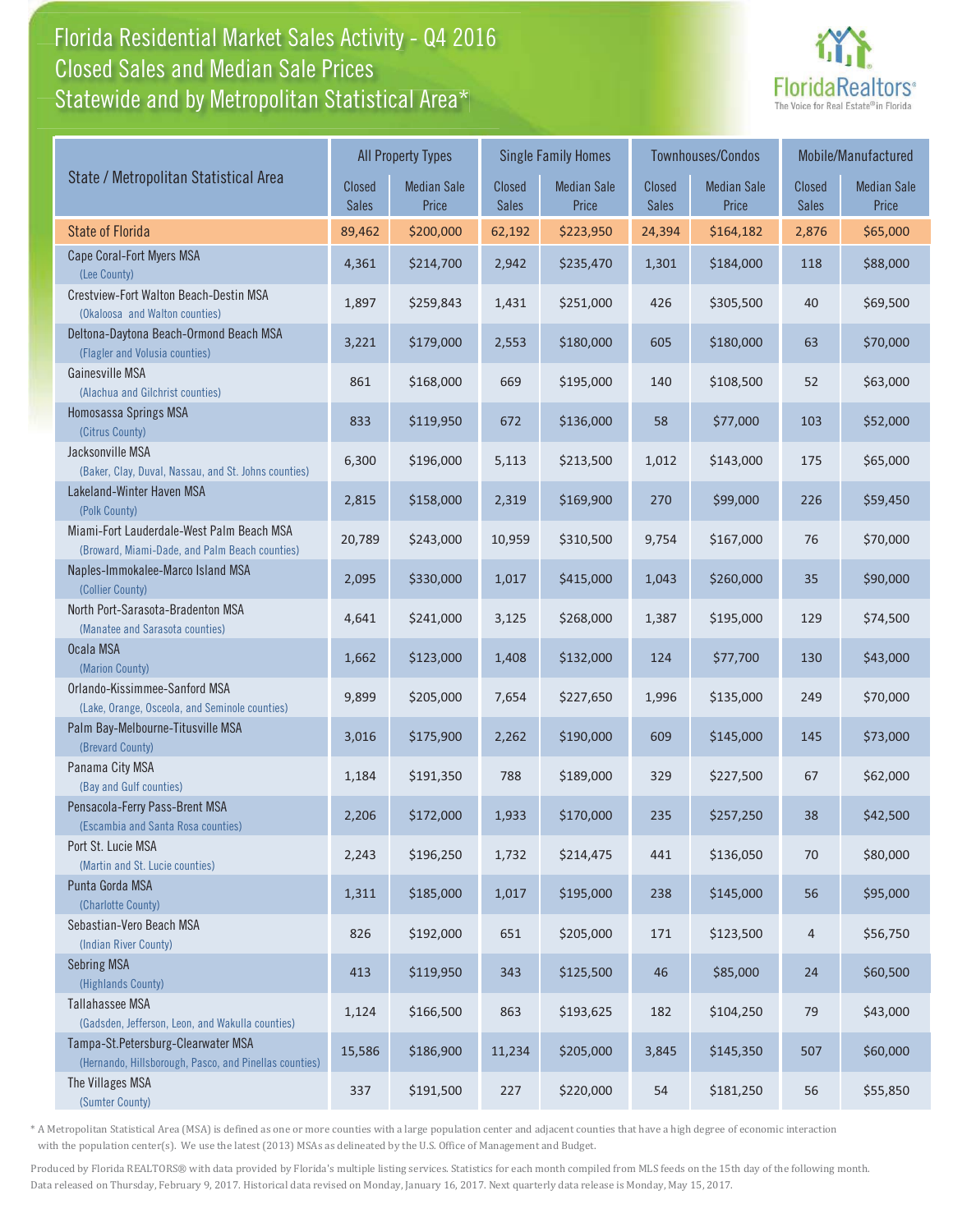## Florida Residential Market Sales Activity - Q4 2016 Florida Residential Market Sales Activity Listed by County Closed Sales and Median Sale Prices



| County                     | <b>All Property Types</b>     |                             |                               | <b>Single Family Homes</b>  |                        | Townhouses/Condos           | Mobile/Manufactured           |                             |
|----------------------------|-------------------------------|-----------------------------|-------------------------------|-----------------------------|------------------------|-----------------------------|-------------------------------|-----------------------------|
|                            | <b>Closed</b><br><b>Sales</b> | <b>Median Sale</b><br>Price | <b>Closed</b><br><b>Sales</b> | <b>Median Sale</b><br>Price | Closed<br><b>Sales</b> | <b>Median Sale</b><br>Price | <b>Closed</b><br><b>Sales</b> | <b>Median Sale</b><br>Price |
| Alachua County             | 816                           | \$170,500                   | 639                           | \$200,000                   | 140                    | \$108,500                   | 37                            | \$62,000                    |
| <b>Baker County</b>        | 52                            | \$157,700                   | 42                            | \$179,100                   | $\mathbf 0$            | (No Sales)                  | 10                            | \$61,750                    |
| <b>Bay County</b>          | 1,114                         | \$191,350                   | 731                           | \$189,450                   | 321                    | \$225,000                   | 62                            | \$60,750                    |
| <b>Bradford County</b>     | 65                            | \$79,500                    | 52                            | \$88,500                    | $\mathbf 0$            | (No Sales)                  | 13                            | \$37,000                    |
| <b>Brevard County</b>      | 3,016                         | \$175,900                   | 2,262                         | \$190,000                   | 609                    | \$145,000                   | 145                           | \$73,000                    |
| <b>Broward County</b>      | 7,754                         | \$225,000                   | 3,916                         | \$320,000                   | 3,812                  | \$145,000                   | 26                            | \$71,500                    |
| <b>Calhoun County</b>      | 9                             | \$79,000                    | 4                             | \$149,500                   | 0                      | (No Sales)                  | 5                             | \$38,000                    |
| <b>Charlotte County</b>    | 1,311                         | \$185,000                   | 1,017                         | \$195,000                   | 238                    | \$145,000                   | 56                            | \$95,000                    |
| <b>Citrus County</b>       | 833                           | \$119,950                   | 672                           | \$136,000                   | 58                     | \$77,000                    | 103                           | \$52,000                    |
| <b>Clay County</b>         | 876                           | \$180,000                   | 755                           | \$194,990                   | $71\,$                 | \$130,990                   | 50                            | \$58,000                    |
| <b>Collier County</b>      | 2,095                         | \$330,000                   | 1,017                         | \$415,000                   | 1,043                  | \$260,000                   | 35                            | \$90,000                    |
| <b>Columbia County</b>     | 174                           | \$102,250                   | 125                           | \$125,000                   | $\mathbf{1}$           | \$102,000                   | 48                            | \$53,000                    |
| <b>DeSoto County</b>       | 70                            | \$88,000                    | 46                            | \$106,000                   | 7                      | \$89,000                    | 17                            | \$63,000                    |
| <b>Dixie County</b>        | 55                            | \$83,000                    | 20                            | \$144,450                   | $\mathbf{1}$           | \$122,000                   | 34                            | \$66,000                    |
| <b>Duval County</b>        | 3,475                         | \$165,000                   | 2,850                         | \$179,900                   | 580                    | \$125,000                   | 45                            | \$50,000                    |
| <b>Escambia County</b>     | 1,236                         | \$150,100                   | 1,046                         | \$148,900                   | 179                    | \$278,000                   | 11                            | \$43,000                    |
| <b>Flagler County</b>      | 643                           | \$208,000                   | 521                           | \$209,900                   | 107                    | \$225,000                   | 15                            | \$60,000                    |
| <b>Franklin County</b>     | 57                            | \$342,500                   | 47                            | \$377,000                   | 8                      | \$175,500                   | $\overline{2}$                | \$76,500                    |
| <b>Gadsden County</b>      | 94                            | \$87,629                    | 75                            | \$122,900                   | $\mathbf 0$            | (No Sales)                  | 19                            | \$43,000                    |
| <b>Gilchrist County</b>    | 45                            | \$135,000                   | 30                            | \$170,000                   | $\mathbf{0}$           | (No Sales)                  | 15                            | \$72,563                    |
| <b>Glades County</b>       | 25                            | \$88,000                    | 14                            | \$117,900                   | $\mathbf 0$            | (No Sales)                  | 11                            | \$49,000                    |
| <b>Gulf County</b>         | 70                            | \$191,350                   | 57                            | \$187,000                   | $\bf 8$                | \$258,250                   | 5                             | \$65,000                    |
| <b>Hamilton County</b>     | 15                            | \$71,000                    | 9                             | \$75,000                    | $\mathbf 0$            | (No Sales)                  | 6                             | \$40,500                    |
| <b>Hardee County</b>       | 25                            | \$102,500                   | 21                            | \$110,000                   | $\mathbf 0$            | (No Sales)                  | 4                             | \$70,000                    |
| <b>Hendry County</b>       | 51                            | \$88,000                    | 34                            | \$112,500                   | 5                      | \$79,000                    | 12                            | \$45,500                    |
| <b>Hernando County</b>     | 1,043                         | \$134,000                   | 907                           | \$140,000                   | 23                     | \$116,500                   | 113                           | \$57,500                    |
| <b>Highlands County</b>    | 413                           | \$119,950                   | 343                           | \$125,500                   | 46                     | \$85,000                    | 24                            | \$60,500                    |
| <b>Hillsborough County</b> | 6,099                         | \$208,700                   | 4,641                         | \$225,000                   | 1,373                  | \$152,000                   | 85                            | \$80,000                    |
| <b>Holmes County</b>       | 32                            | \$81,450                    | 26                            | \$71,200                    | $\pmb{0}$              | (No Sales)                  | 6                             | \$84,750                    |
| <b>Indian River County</b> | 826                           | \$192,000                   | 651                           | \$205,000                   | 171                    | \$123,500                   | $\overline{4}$                | \$56,750                    |
| Jackson County             | 73                            | \$87,250                    | 62                            | \$95,000                    | 0                      | (No Sales)                  | 11                            | \$50,000                    |
| Jefferson County           | 24                            | \$142,500                   | $20\,$                        | \$167,738                   | $\pmb{0}$              | (No Sales)                  | 4                             | \$25,379                    |
| Lafayette County           | 8                             | \$84,950                    | 4                             | \$144,700                   | $\mathbf 0$            | (No Sales)                  | 4                             | \$58,450                    |
| Lake County                | 1,600                         | \$185,000                   | 1,373                         | \$199,900                   | $80\,$                 | \$128,450                   | 147                           | \$74,900                    |
| Lee County                 | 4,361                         | \$214,700                   | 2,942                         | \$235,470                   | 1,301                  | \$184,000                   | 118                           | \$88,000                    |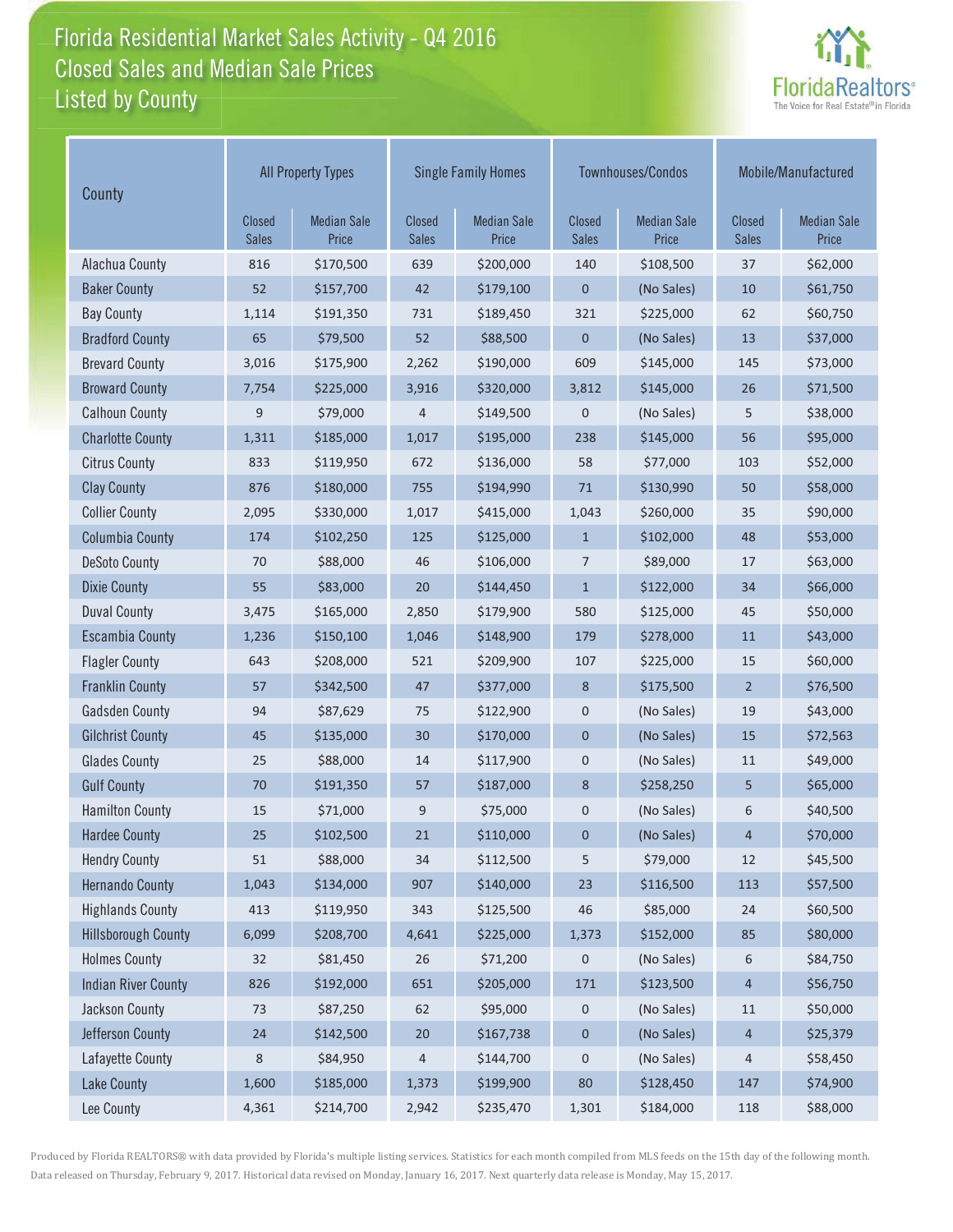Florida Residential Market Sales Activity - Q4 2016 Florida Residential Market Sales Activity Closed Sales and Median Sale Prices<br>Listed by Zip Code (Grouped by County)\*



| County          | Zip Code | <b>All Property Types</b>     |                             |                               | <b>Single Family Homes</b>  |                               | <b>Townhouses/Condos</b>    |                        | Mobile/Manufactured         |  |
|-----------------|----------|-------------------------------|-----------------------------|-------------------------------|-----------------------------|-------------------------------|-----------------------------|------------------------|-----------------------------|--|
|                 |          | <b>Closed</b><br><b>Sales</b> | <b>Median Sale</b><br>Price | <b>Closed</b><br><b>Sales</b> | <b>Median Sale</b><br>Price | <b>Closed</b><br><b>Sales</b> | <b>Median Sale</b><br>Price | Closed<br><b>Sales</b> | <b>Median Sale</b><br>Price |  |
| <b>Baker</b>    | 32087    | 6                             | \$139,450                   | 4                             | \$175,900                   | $\mathbf 0$                   | (No Sales)                  | $\overline{2}$         | \$77,257                    |  |
| <b>Baker</b>    | 32234    | $\mathbf 0$                   | (No Sales)                  | $\mathbf 0$                   | (No Sales)                  | $\mathbf 0$                   | (No Sales)                  | $\mathbf 0$            | (No Sales)                  |  |
| Bay             | 32401    | 75                            | \$120,000                   | 66                            | \$117,500                   | 8                             | \$141,000                   | $\mathbf{1}$           | \$31,000                    |  |
| Bay             | 32402    | $\mathbf 0$                   | (No Sales)                  | $\pmb{0}$                     | (No Sales)                  | $\mathbf 0$                   | (No Sales)                  | $\mathbf 0$            | (No Sales)                  |  |
| Bay             | 32403    | $\mathbf 0$                   | (No Sales)                  | $\mathbf 0$                   | (No Sales)                  | $\mathbf 0$                   | (No Sales)                  | $\mathbf 0$            | (No Sales)                  |  |
| Bay             | 32404    | 165                           | \$150,000                   | 146                           | \$164,000                   | $\overline{2}$                | \$97,500                    | 17                     | \$65,089                    |  |
| Bay             | 32405    | 112                           | \$149,950                   | 109                           | \$151,500                   | $\mathbf 0$                   | (No Sales)                  | 3                      | \$34,700                    |  |
| Bay             | 32406    | $\mathbf{0}$                  | (No Sales)                  | $\mathbf{0}$                  | (No Sales)                  | $\mathbf{0}$                  | (No Sales)                  | $\mathbf 0$            | (No Sales)                  |  |
| Bay             | 32407    | 153                           | \$229,000                   | 70                            | \$214,500                   | 80                            | \$245,000                   | 3                      | \$109,900                   |  |
| Bay             | 32408    | 199                           | \$205,000                   | 98                            | \$239,250                   | 95                            | \$187,000                   | 6                      | \$89,250                    |  |
| Bay             | 32409    | 35                            | \$209,000                   | 28                            | \$251,000                   | 2                             | \$332,500                   | 5                      | \$74,000                    |  |
| Bay             | 32410    | $\mathbf{1}$                  | \$675,000                   | $\mathbf{1}$                  | \$675,000                   | $\mathbf 0$                   | (No Sales)                  | $\mathbf{0}$           | (No Sales)                  |  |
| Bay             | 32411    | 0                             | (No Sales)                  | 0                             | (No Sales)                  | $\mathbf 0$                   | (No Sales)                  | $\mathbf 0$            | (No Sales)                  |  |
| <b>Bay</b>      | 32412    | $\mathbf 0$                   | (No Sales)                  | $\overline{0}$                | (No Sales)                  | $\mathbf{0}$                  | (No Sales)                  | $\mathbf{0}$           | (No Sales)                  |  |
| Bay             | 32413    | 237                           | \$247,600                   | 106                           | \$257,900                   | 121                           | \$258,000                   | 10                     | \$75,000                    |  |
| <b>Bay</b>      | 32417    | $\mathbf 0$                   | (No Sales)                  | 0                             | (No Sales)                  | $\mathbf 0$                   | (No Sales)                  | $\mathbf 0$            | (No Sales)                  |  |
| Bay             | 32437    | 0                             | (No Sales)                  | 0                             | (No Sales)                  | $\mathbf 0$                   | (No Sales)                  | $\pmb{0}$              | (No Sales)                  |  |
| Bay             | 32438    | 11                            | \$38,850                    | 3                             | \$79,719                    | $\mathbf 0$                   | (No Sales)                  | 8                      | \$37,500                    |  |
| Bay             | 32444    | 93                            | \$192,000                   | 93                            | \$192,000                   | $\boldsymbol{0}$              | (No Sales)                  | $\boldsymbol{0}$       | (No Sales)                  |  |
| Bay             | 32456    | 25                            | \$222,000                   | 10                            | \$236,000                   | 13                            | \$225,000                   | $\overline{2}$         | \$131,250                   |  |
| Bay             | 32461    | 0                             | (No Sales)                  | 0                             | (No Sales)                  | 0                             | (No Sales)                  | $\mathbf 0$            | (No Sales)                  |  |
| Bay             | 32462    | $\mathbf{1}$                  | \$35,000                    | $\mathbf 0$                   | (No Sales)                  | $\mathbf{0}$                  | (No Sales)                  | $\mathbf{1}$           | \$35,000                    |  |
| Bay             | 32466    | 7                             | \$37,000                    | 1                             | \$148,500                   | $\mathbf 0$                   | (No Sales)                  | 6                      | \$35,000                    |  |
| <b>Bradford</b> | 32042    | $\mathbf 0$                   | (No Sales)                  | $\mathbf 0$                   | (No Sales)                  | $\mathbf 0$                   | (No Sales)                  | $\mathbf 0$            | (No Sales)                  |  |
| <b>Bradford</b> | 32044    | 4                             | \$78,250                    | $\overline{2}$                | \$174,500                   | $\mathbf 0$                   | (No Sales)                  | $\overline{2}$         | \$32,500                    |  |
| <b>Bradford</b> | 32054    | $\mathbf{1}$                  | \$37,000                    | $\pmb{0}$                     | (No Sales)                  | $\mathbf 0$                   | (No Sales)                  | $\mathbf{1}$           | \$37,000                    |  |
| <b>Bradford</b> | 32058    | 6                             | \$76,000                    | 4                             | \$96,500                    | 0                             | (No Sales)                  | $\overline{2}$         | \$19,500                    |  |
| <b>Bradford</b> | 32083    | 0                             | (No Sales)                  | 0                             | (No Sales)                  | $\boldsymbol{0}$              | (No Sales)                  | 0                      | (No Sales)                  |  |
| <b>Bradford</b> | 32091    | 41                            | \$70,250                    | 35                            | \$70,250                    | 0                             | (No Sales)                  | 6                      | \$65,500                    |  |
| <b>Bradford</b> | 32622    | $\overline{2}$                | \$94,750                    | 0                             | (No Sales)                  | $\boldsymbol{0}$              | (No Sales)                  | $\overline{2}$         | \$94,750                    |  |
| <b>Bradford</b> | 32656    | 9                             | \$101,250                   | 9                             | \$101,250                   | 0                             | (No Sales)                  | 0                      | (No Sales)                  |  |
| <b>Bradford</b> | 32666    | $\overline{2}$                | \$207,500                   | $\overline{2}$                | \$207,500                   | $\bf{0}$                      | (No Sales)                  | $\mathbf 0$            | (No Sales)                  |  |
| <b>Bradford</b> | 32694    | 0                             | (No Sales)                  | 0                             | (No Sales)                  | 0                             | (No Sales)                  | 0                      | (No Sales)                  |  |
| <b>Brevard</b>  | 32754    | 34                            | \$204,500                   | 23                            | \$232,500                   | $\boldsymbol{0}$              | (No Sales)                  | $11\,$                 | \$52,500                    |  |
| <b>Brevard</b>  | 32775    | 0                             | (No Sales)                  | 0                             | (No Sales)                  | 0                             | (No Sales)                  | 0                      | (No Sales)                  |  |
| <b>Brevard</b>  | 32780    | 192                           | \$127,900                   | 133                           | \$149,850                   | 58                            | \$67,000                    | $\mathbf{1}$           | \$75,000                    |  |
| <b>Brevard</b>  | 32781    | 0                             | (No Sales)                  | 0                             | (No Sales)                  | 0                             | (No Sales)                  | 0                      | (No Sales)                  |  |
| <b>Brevard</b>  | 32783    | $\mathbf 0$                   | (No Sales)                  | $\pmb{0}$                     | (No Sales)                  | $\pmb{0}$                     | (No Sales)                  | $\mathbf 0$            | (No Sales)                  |  |

\* Statistics for each listed zip code are presented only for the portion of the zip code located inside the county specified.

As a result, some zip codes will appear in this list more than once if they cover areas in more than one county.

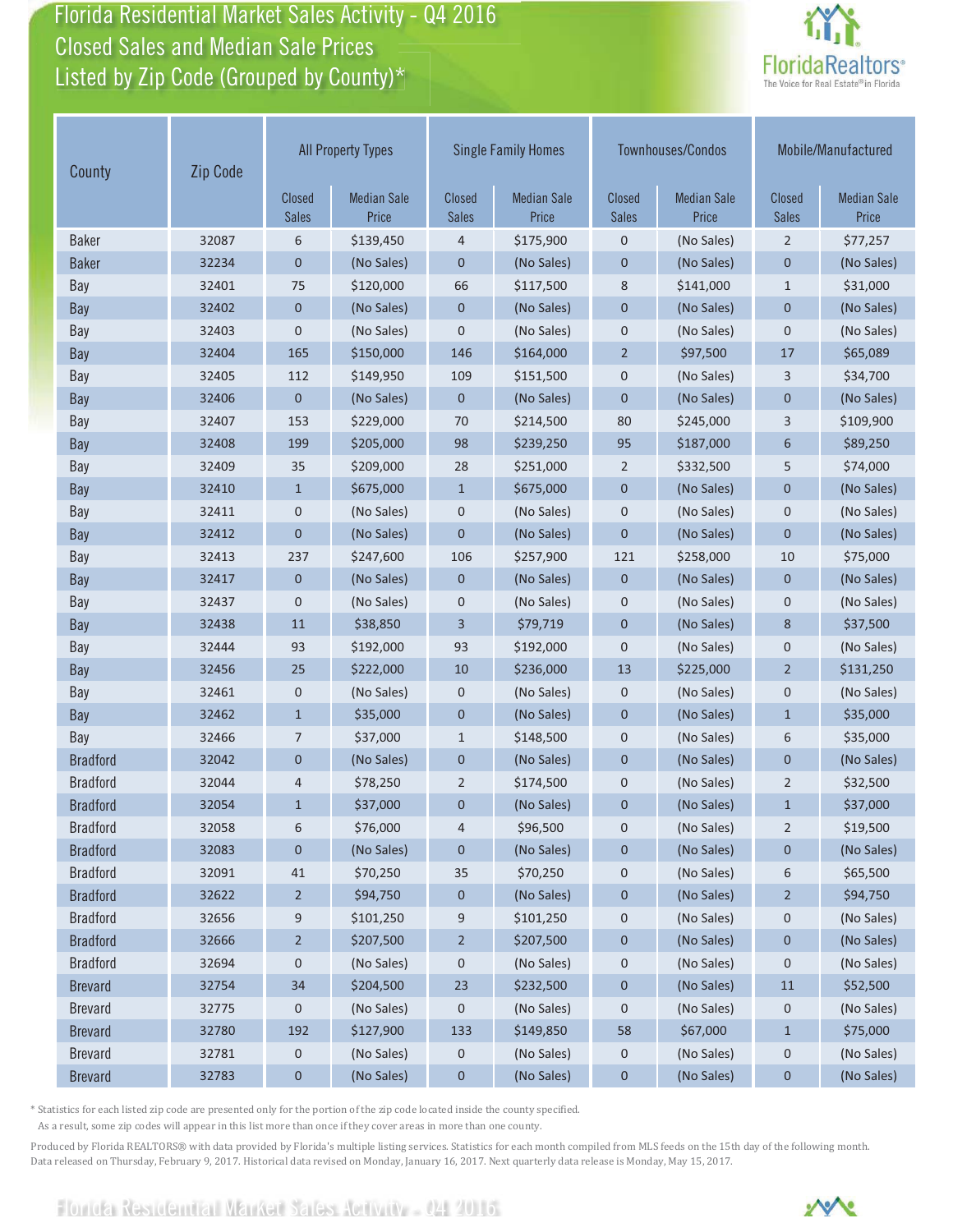# Closed Sales and Median Sale Prices<br>Listed by Zip Code (Grouped by County)\*

Florida Residential Market Sales Activity

Florida Residential Market Sales Activity Q4 2016



| County         | Zip Code | <b>All Property Types</b> |                             |                        | <b>Single Family Homes</b>  |                               | <b>Townhouses/Condos</b>    | Mobile/Manufactured    |                             |
|----------------|----------|---------------------------|-----------------------------|------------------------|-----------------------------|-------------------------------|-----------------------------|------------------------|-----------------------------|
|                |          | Closed<br><b>Sales</b>    | <b>Median Sale</b><br>Price | Closed<br><b>Sales</b> | <b>Median Sale</b><br>Price | <b>Closed</b><br><b>Sales</b> | <b>Median Sale</b><br>Price | Closed<br><b>Sales</b> | <b>Median Sale</b><br>Price |
| <b>Brevard</b> | 32796    | 89                        | \$131,000                   | 77                     | \$135,000                   | 10                            | \$102,013                   | $\overline{2}$         | \$77,500                    |
| <b>Brevard</b> | 32815    | $\mathbf 0$               | (No Sales)                  | $\mathbf 0$            | (No Sales)                  | $\mathbf 0$                   | (No Sales)                  | $\mathbf 0$            | (No Sales)                  |
| <b>Brevard</b> | 32899    | $\mathbf 0$               | (No Sales)                  | $\mathbf 0$            | (No Sales)                  | $\mathbf 0$                   | (No Sales)                  | $\mathbf 0$            | (No Sales)                  |
| <b>Brevard</b> | 32901    | 84                        | \$150,500                   | 69                     | \$158,750                   | 15                            | \$136,500                   | $\overline{0}$         | (No Sales)                  |
| <b>Brevard</b> | 32902    | 0                         | (No Sales)                  | 0                      | (No Sales)                  | $\mathbf 0$                   | (No Sales)                  | $\mathbf 0$            | (No Sales)                  |
| <b>Brevard</b> | 32903    | 81                        | \$322,500                   | 50                     | \$341,063                   | 31                            | \$223,250                   | $\mathbf 0$            | (No Sales)                  |
| <b>Brevard</b> | 32904    | 152                       | \$226,873                   | 127                    | \$241,483                   | 19                            | \$105,000                   | 6                      | \$61,000                    |
| <b>Brevard</b> | 32905    | 113                       | \$95,900                    | 73                     | \$132,000                   | 32                            | \$70,850                    | 8                      | \$49,000                    |
| <b>Brevard</b> | 32906    | $\mathbf 0$               | (No Sales)                  | 0                      | (No Sales)                  | $\mathbf 0$                   | (No Sales)                  | $\mathbf 0$            | (No Sales)                  |
| <b>Brevard</b> | 32907    | 230                       | \$141,000                   | 218                    | \$144,900                   | $\mathbf 0$                   | (No Sales)                  | 12                     | \$45,000                    |
| <b>Brevard</b> | 32908    | 76                        | \$149,500                   | 76                     | \$149,500                   | $\mathbf 0$                   | (No Sales)                  | $\mathbf 0$            | (No Sales)                  |
| <b>Brevard</b> | 32909    | 162                       | \$156,500                   | 160                    | \$156,500                   | $\overline{2}$                | \$157,450                   | $\mathbf{0}$           | (No Sales)                  |
| <b>Brevard</b> | 32910    | 0                         | (No Sales)                  | $\mathbf 0$            | (No Sales)                  | $\mathbf 0$                   | (No Sales)                  | $\mathbf 0$            | (No Sales)                  |
| <b>Brevard</b> | 32911    | $\mathbf 0$               | (No Sales)                  | $\mathbf 0$            | (No Sales)                  | $\mathbf 0$                   | (No Sales)                  | $\mathbf 0$            | (No Sales)                  |
| <b>Brevard</b> | 32912    | 0                         | (No Sales)                  | 0                      | (No Sales)                  | $\mathbf 0$                   | (No Sales)                  | $\mathbf 0$            | (No Sales)                  |
| <b>Brevard</b> | 32919    | $\overline{0}$            | (No Sales)                  | $\overline{0}$         | (No Sales)                  | $\mathbf{0}$                  | (No Sales)                  | $\overline{0}$         | (No Sales)                  |
| <b>Brevard</b> | 32920    | 80                        | \$197,500                   | 7                      | \$267,500                   | 73                            | \$195,000                   | $\overline{0}$         | (No Sales)                  |
| <b>Brevard</b> | 32922    | 43                        | \$55,640                    | 28                     | \$70,500                    | 15                            | \$41,000                    | $\mathbf 0$            | (No Sales)                  |
| <b>Brevard</b> | 32923    | 0                         | (No Sales)                  | 0                      | (No Sales)                  | 0                             | (No Sales)                  | $\mathbf 0$            | (No Sales)                  |
| <b>Brevard</b> | 32924    | $\mathbf 0$               | (No Sales)                  | $\mathbf 0$            | (No Sales)                  | $\mathbf 0$                   | (No Sales)                  | $\mathbf{0}$           | (No Sales)                  |
| <b>Brevard</b> | 32925    | 0                         | (No Sales)                  | 0                      | (No Sales)                  | $\mathbf 0$                   | (No Sales)                  | $\mathbf 0$            | (No Sales)                  |
| <b>Brevard</b> | 32926    | 105                       | \$157,902                   | 79                     | \$193,000                   | 5                             | \$95,000                    | 21                     | \$57,000                    |
| <b>Brevard</b> | 32927    | 154                       | \$149,000                   | 139                    | \$150,000                   | 11                            | \$125,000                   | 4                      | \$29,000                    |
| <b>Brevard</b> | 32931    | 112                       | \$265,000                   | 36                     | \$386,750                   | 76                            | \$238,500                   | $\mathbf{0}$           | (No Sales)                  |
| <b>Brevard</b> | 32932    | 0                         | (No Sales)                  | 0                      | (No Sales)                  | $\mathbf 0$                   | (No Sales)                  | $\mathbf 0$            | (No Sales)                  |
| <b>Brevard</b> | 32934    | 75                        | \$305,550                   | 70                     | \$309,500                   | 5                             | \$229,900                   | $\mathbf{0}$           | (No Sales)                  |
| <b>Brevard</b> | 32935    | 222                       | \$147,000                   | 180                    | \$155,000                   | 42                            | \$69,500                    | $\mathsf{O}\xspace$    | (No Sales)                  |
| <b>Brevard</b> | 32936    | $\pmb{0}$                 | (No Sales)                  | $\pmb{0}$              | (No Sales)                  | $\pmb{0}$                     | (No Sales)                  | $\pmb{0}$              | (No Sales)                  |
| <b>Brevard</b> | 32937    | 176                       | \$285,000                   | 109                    | \$305,000                   | 67                            | \$201,000                   | $\mathbf 0$            | (No Sales)                  |
| <b>Brevard</b> | 32940    | 263                       | \$257,000                   | 199                    | \$291,000                   | 64                            | \$127,000                   | $\pmb{0}$              | (No Sales)                  |
| <b>Brevard</b> | 32941    | 0                         | (No Sales)                  | $\mathbf 0$            | (No Sales)                  | 0                             | (No Sales)                  | 0                      | (No Sales)                  |
| <b>Brevard</b> | 32949    | 9                         | \$337,750                   | 9                      | \$337,750                   | $\pmb{0}$                     | (No Sales)                  | $\pmb{0}$              | (No Sales)                  |
| <b>Brevard</b> | 32950    | 15                        | \$317,500                   | 15                     | \$317,500                   | 0                             | (No Sales)                  | $\boldsymbol{0}$       | (No Sales)                  |
| <b>Brevard</b> | 32951    | 69                        | \$374,500                   | 50                     | \$410,000                   | 19                            | \$265,625                   | $\boldsymbol{0}$       | (No Sales)                  |
| <b>Brevard</b> | 32952    | 100                       | \$268,025                   | 91                     | \$279,000                   | 9                             | \$84,300                    | 0                      | (No Sales)                  |
| <b>Brevard</b> | 32953    | 92                        | \$250,000                   | 78                     | \$259,500                   | 12                            | \$174,500                   | $\overline{2}$         | \$90,076                    |
| <b>Brevard</b> | 32954    | 0                         | (No Sales)                  | 0                      | (No Sales)                  | 0                             | (No Sales)                  | 0                      | (No Sales)                  |
| <b>Brevard</b> | 32955    | 207                       | \$196,000                   | 161                    | \$221,000                   | 44                            | \$142,000                   | $\overline{2}$         | \$42,503                    |

\* Statistics for each listed zip code are presented only for the portion of the zip code located inside the county specified.

As a result, some zip codes will appear in this list more than once if they cover areas in more than one county.